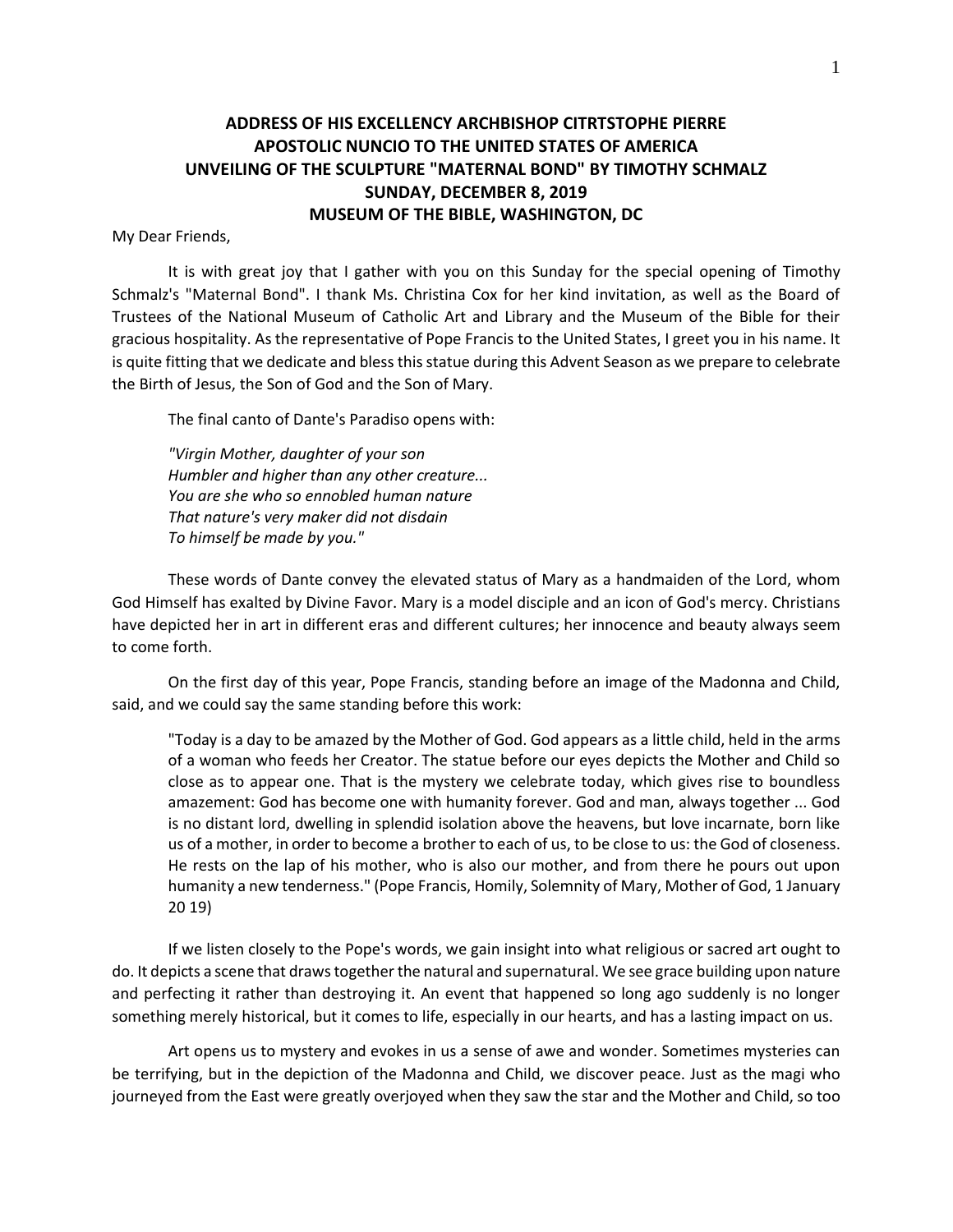we, during this holy season, are filled with joy and serenity that we do not find in government offices or sterile buildings. Through this art, we do not feel isolated or alone, but we feel the closeness of God, not the God of wrath, but of tenderness. Before our eyes, the Mighty God has become a tender little child and is cherished by His Mother.

While we often reflect on the protective and watchful gaze of God upon us, in this work we also see the gaze of Mary upon her child. Pope Francis invites us to reflect on the gaze of Mary upon us; she sees us, not so much as sinners, but as her children. He says:

"This maternal gaze, which instills confidence and trust, helps us to grow in faith. Faith is a bond with God that engages the whole person; to be preserved, it needs the Mother of God. Her maternal gaze helps us to see ourselves as beloved children in God's faithful people, and to love one another regardless of our individual limitations and approaches... she encourages us to care for one another. Mary's gaze reminds us that faith demands a tenderness that can save us from becoming lukewarm. ... Tenderness is a word that today many want to remove from the dictionary. When faith makes room for the Mother of God, we never lose sight of the center: The Lord, for Mary never points to herself, but Jesus; and our brothers and sisters, for Mary is Mother." (Ibid.)

In the Catholic tradition, we see something truly beautiful in the encounter between the Mother and the Child. That is because, beauty is inseparable from truth and goodness, and the Child is Truth in the Flesh. He is the Supreme Good incarnate. True beauty as the attractiveness of the truly good motivates us to strive for excellence. Certain things attract and inspire us. Beauty motivates us to explore, inquire, reflect, understand, judge, and act. In a mysterious way, beauty helps us hear the call of God to that which is truly good for us.

Saint John says that the Word became flesh and made His dwelling among us, and yet the world refused to acknowledge Him as the Truth. It closed its eyes to His Beauty and Goodness. We see in the person of Christ, held tenderly in the arms of His Mother, the One who attracts us and motivates us by the beauty of His love.

Plato wrote that "Beauty has descended from heaven to save us." Dostoevsky confirmed this intuition, writing that "Beauty will save the world." More recently, the Russian theologian Pavel Evdokimov asked: "Who will free beauty from those who want to pursue for themselves power, wealth, and dominion over others?" Answering his own question, he suggests that only the experience of beauty in its absolute form - that is, only the unspeakable experience of God - can restore to beauty its original splendor and the yearning that comes from it.

The beauty of an encounter with God - which is often so powerful and profound that it cannot be put into words and images - can be truly liberating. The beauty of Christ, known through such an encounter, draws us to be His disciples in words and action. Beauty, in art or in life, evokes wonder. I conclude with the words of Pope Francis:

"Without amazement, life becomes dull and routine, and so it is with faith. The Church too needs to renew her amazement at being the dwelling place of the living God, the Bride of the Lord. Otherwise, she risks turning into a beautiful museum of the past. A 'Church museum'. Our Lady